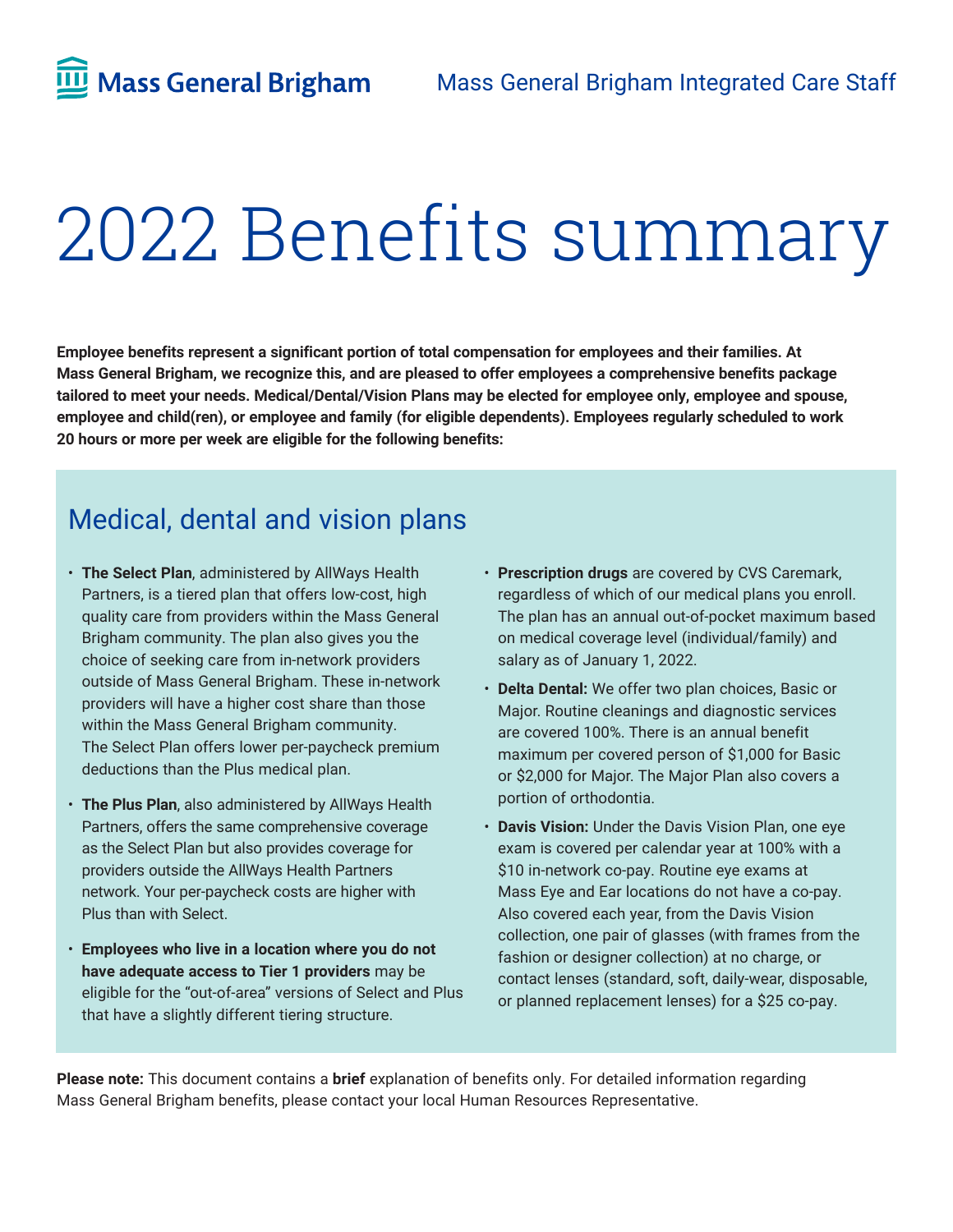# Additional benefits

# **Short-term disability (STD)**

You automatically receive Core STD coverage of 60% of your pay up to \$3,000 per week at no cost to you. You have the option to increase your Core STD coverage to 75% of your pay. You pay for this additional coverage. After being disabled for 7 days you will receive a percentage of your pay through your return to work or 26 weeks (180 days).

# **Long-term disability (LTD)**

You automatically receive Core LTD coverage of 50% of your base pay at no cost to you. You have the option to increase your Core LTD coverage to 60% or 75% of base pay to a monthly maximum of \$25,000. You pay for this additional coverage. After being disabled for 180 days, you will receive a percentage of your pay, if approved by the carrier.

# **Life and AD&D insurance**

Mass General Brigham provides Basic Employee Life and Accidental Death & Dismemberment (AD&D) Insurance at 1x your base annual salary (up to \$500,000 in each program) at no cost to you. You automatically receive this coverage.

You can also choose Optional Group Life and AD&D coverage for yourself and your dependents. You pay for this additional coverage.

# **Health care flexible spending account**

Put aside up to \$2,850 tax-free for out-of-pocket health care expenses (co-payments, deductibles, etc.)

# **Dependent care flexible spending account**

Put aside up to \$5,000 tax-free for child & elder care (daycare, etc.) if you are single or married, filing jointly; defer up to \$2,500 if you are married, filing separately.

## **Retirement program**



**Cash Balance Retirement Plan:** Eligible employees over age 21 and with a year of service are automatically enrolled. Each year that you work at least 1,000 hours,

Mass General Brigham credits your account based on an age plus years of service formula ranging from 3 to 9% of base pay. Your account grows in value through interest guaranteed to be at least 5%. Contributions are vested after completing three years of vesting service.



#### **403(b) Retirement Savings Plan:**

Benefits-eligible employees are enrolled automatically at a 2% per-pay period

contribution. You may change your deferral rate (including opting out) at any time of the year. You may choose Traditional (pre-tax) and/or Roth (after-tax) contributions. There is an automatic default to the appropriate Vanguard Target Date Fund based on age or you may change to a wide range of investments available through Fidelity and TIAA. Once eligible for 403(b) match, Mass General Brigham will match 100% of employee contributions per-pay period, up to 2% of total pay that you contribute to your 403(b) each pay period. The employer match does not count toward the annual voluntary contribution limit. You are vested immediately in your own contributions, and vested in the employer match after three years of vesting service (1,000 hours worked).



#### **Retiree Medical Savings Account:**  Benefits-eligible employees age 50 or

older can save for retirement medical expenses by contributing up to \$4,500/

year towards a retirement medical savings account. The RMSA account accrues guaranteed interest credits of at least 5% per year.